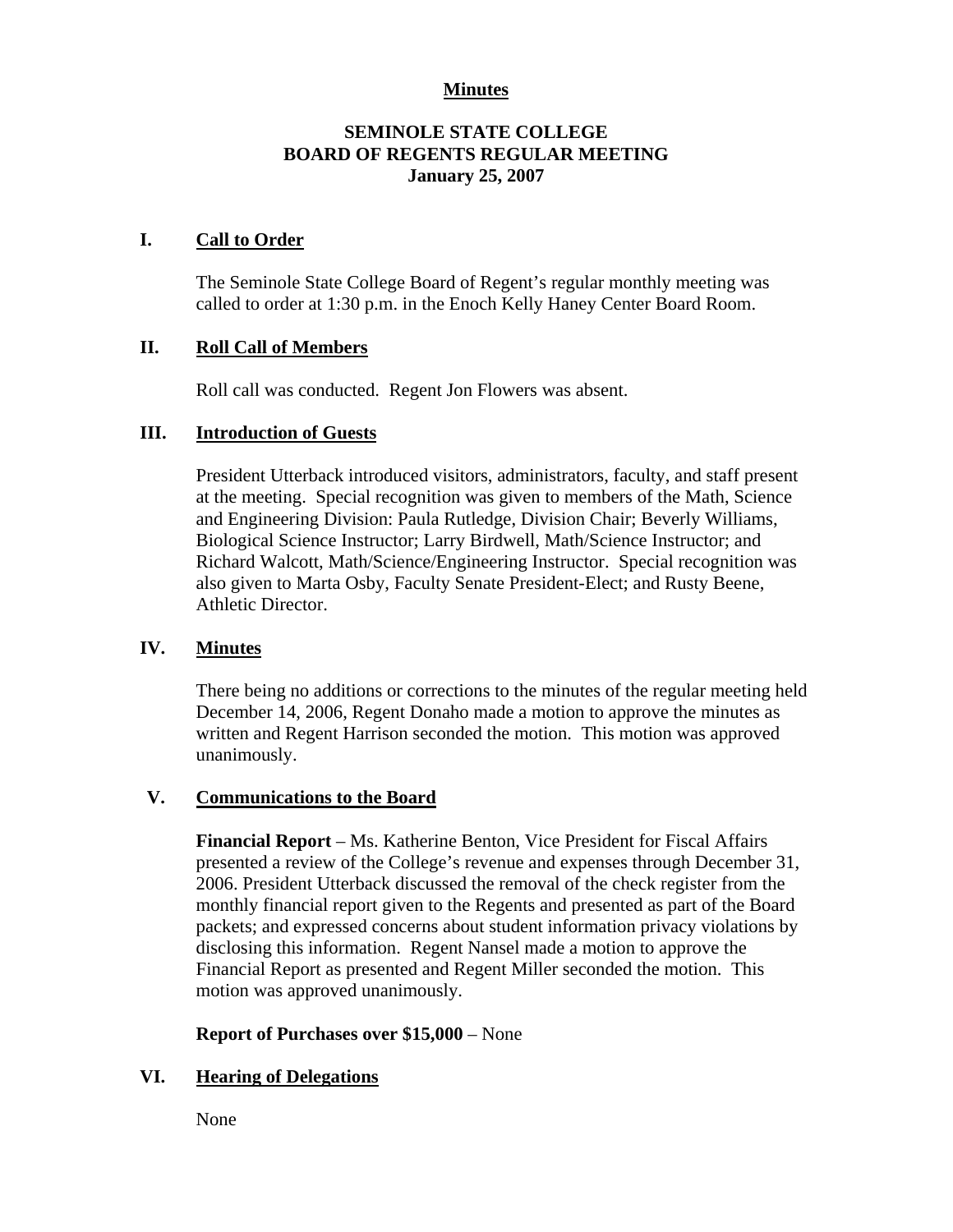Minutes SSC Board of Regents Regular Meeting January 25, 2007 Page 2

### **VII. President's Report**

President Utterback discussed items under the President's Report and the Business portion of the agenda by utilizing a PowerPoint presentation. (See enclosed copy of the PowerPoint presentation)

*Electronic Delivery of Board Packets* – President Utterback updated the Board on the progress of electronic delivery of Board packets.

*SSC Educational Foundation Holiday Event* – President Utterback updated the Board on the SSC Educational Foundation Holiday Event. President Utterback informed the Board that the SSC Educational Foundation Holiday Event held on December 15, 2006 was a success. Attendance was good and over \$11,000 was raised for the Foundation.

*Winter Summit – Long-Range Institutional Planning*– President Utterback told the Board that the College recently had a "Winter Summit" – Long Range Institutional Planning event. This event was attended by faculty, staff and administrators. President Utterback shared the topics covered by this group.

*Higher Ed Day at the Capitol* – President Utterback announced that "Higher Ed Day at the Capitol" has been scheduled for Wednesday, February 27, 2007.

*Counselor/Administrator Workshop* – President Utterback informed the Regents that there will be a Counselor/Administrator Workshop on Thursday, February 1, 2007 in the Haney Center. Frosty Troy is the guest speaker. He invited all to attend.

*Trojan Baseball Kick-of Banquet* – President Utterback informed the Board of the Trojan Baseball Kick-Off Banquet on February 3, 2007 in the Haney Center. He stated that the guest speaker will be Lloyd Simmons. He invited all to attend.

*Summer Academies Funding* – President Utterback presented the Board with information about the renewal of the Summer Youth Academies. The "Forensics and Evidence" and "Peek into Engineering (PIE)" programs are funded through the Oklahoma State Regents for Higher Education.

*Update on Construction Manager Contracts* – President Utterback updated the Board on the construction manager contracts. He stated that he has not entered into any contracts to date. Estimates are high and he stated that he is still working on figures for these projects.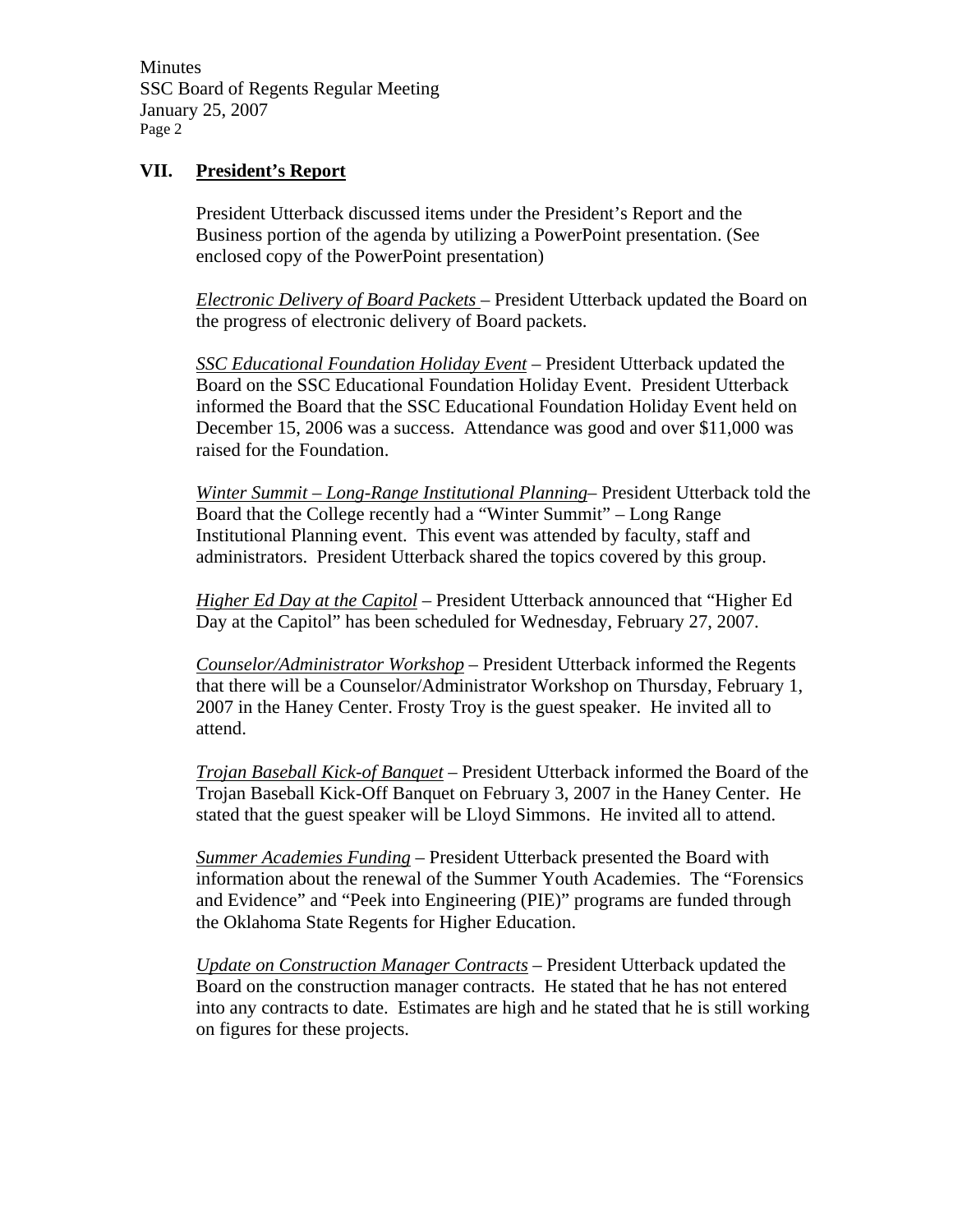Minutes SSC Board of Regents Regular Meeting January 25, 2007 Page 3

> *2006 Accomplishments* – President Utterback presented the Board with the 2006 Accomplishments document. He stated that this document reflects accomplishments across campus that all faculty, staff and administration have jointly achieved. He also presented an update on the goals for 2006 and presented goals for the coming year.

## **VIII. Business**

**Approval of Recommendation to Increase Room and Board Rates**– President Utterback presented the Board with a memo from Katherine Benton, Vice President for Fiscal Affairs recommending approval of an increase in the room and board rates effective Fall 2007. The current room and board rate of \$2470 per semester for the Roesler Residential Learning Center will increase to \$2730 per semester. President Utterback also presented information to the Regents about room and board rates of sister institutions. This increase will help defer costs to support the new residence hall. President Utterback recommended approval of this increase. Regent Donaho made a motion to approve the increase in room and board rates as presented and Regent Miller seconded this motion. This motion was approved unanimously.

**Approval of Recommendation to Increase the Student Service Fee** – President Utterback presented the Board with a memo from Katherine Benton, Vice President for Fiscal Affairs recommending approval of an increase of \$1 per credit hour in the Student Service Fee and a letter of support from Student Government President, Rachel Molleur. President Utterback presented information about the tuition and fee amounts at sister institutions. Regent Harrison made a motion to approve the increase to the Student Service Fee by \$1 and Regent Nansel seconded this motion. This motion was approved unanimously.

**Approval of Recommendation to Increase the Technology Fee** – President Utterback presented the Board with a memo from Katherine Benton, Vice President for Fiscal Affairs recommending approval of a \$1 per credit hour increase in the Technology Fee and a letter of support from Student Government President, Rachel Molleur. The increase in this fee will assist the College in updating technology equipment for students. Regent Miller made a motion to approve the increase to the Technology Fee by \$1 and Regent Nansel seconded this motion. This motion was approved unanimously.

**Approval of Recommendation to Increase the Infrastructure Fee** – President Utterback presented the Board with a memo from Katherine Benton, Vice President for Fiscal Affairs recommending approval of a \$1 per credit hour increase in the Infrastructure Fee and a letter of support from Student Government President, Rachel Molleur. This fee will help offset costs to improve campus facilities. Regent Donaho made a motion to approve the increase to the Infrastructure Fee by \$1 and Regent Harrison seconded this motion. This motion was approved unanimously.